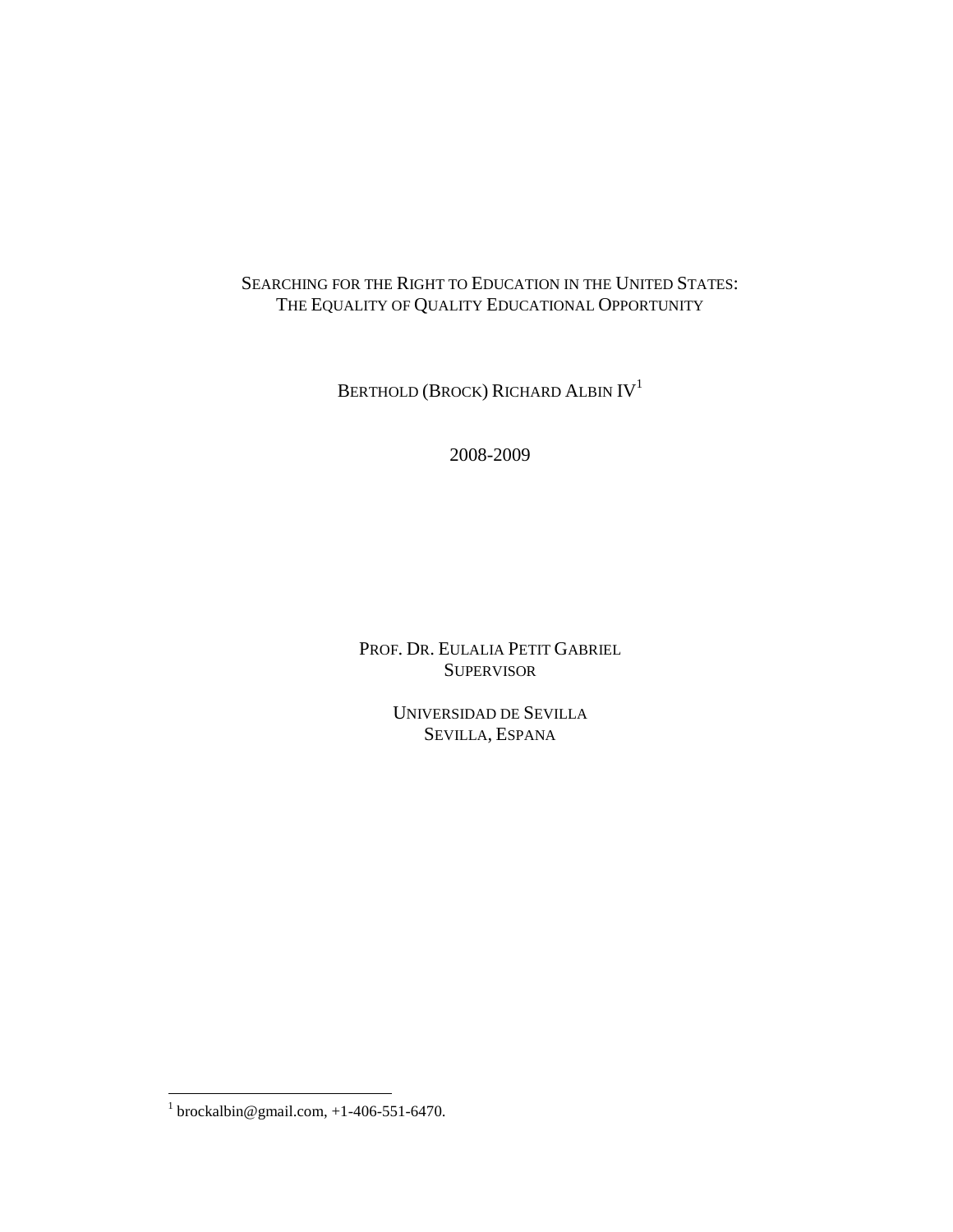## **ABSTRACT**

The United States Congress' failure to legislate a fundamental right to education, the Supreme Court's refusal to acknowledge such a right, and the country's unwillingness to commit itself to the education and future of its children are scandalous. There is no quick fix but there is a quick start and a clear path to follow afterward. First the United States should embrace the right to education, legislate and acknowledge a right to 'equality of quality educational opportunity.' The United States should ratify the Convention on the Rights of the Child and the International Covenant on Economic Social, and Cultural Rights, implement them fully, and honor previous commitments to education. Next, the United States should cooperate internationally, accept a renewed role as leader in human rights and education rights, and set an example worthy of emulating. In the meantime, plaintiffs, lawyers, civil society, and people across the nation should help make the right to education a reality. The international community should exert peer pressure to help make education in the United States the best that it can be. The United States should work its way to the vanguard of the right to education. The nation should guarantee the right to equality of quality educational opportunity and should help other countries to guarantee the same level of right to education.